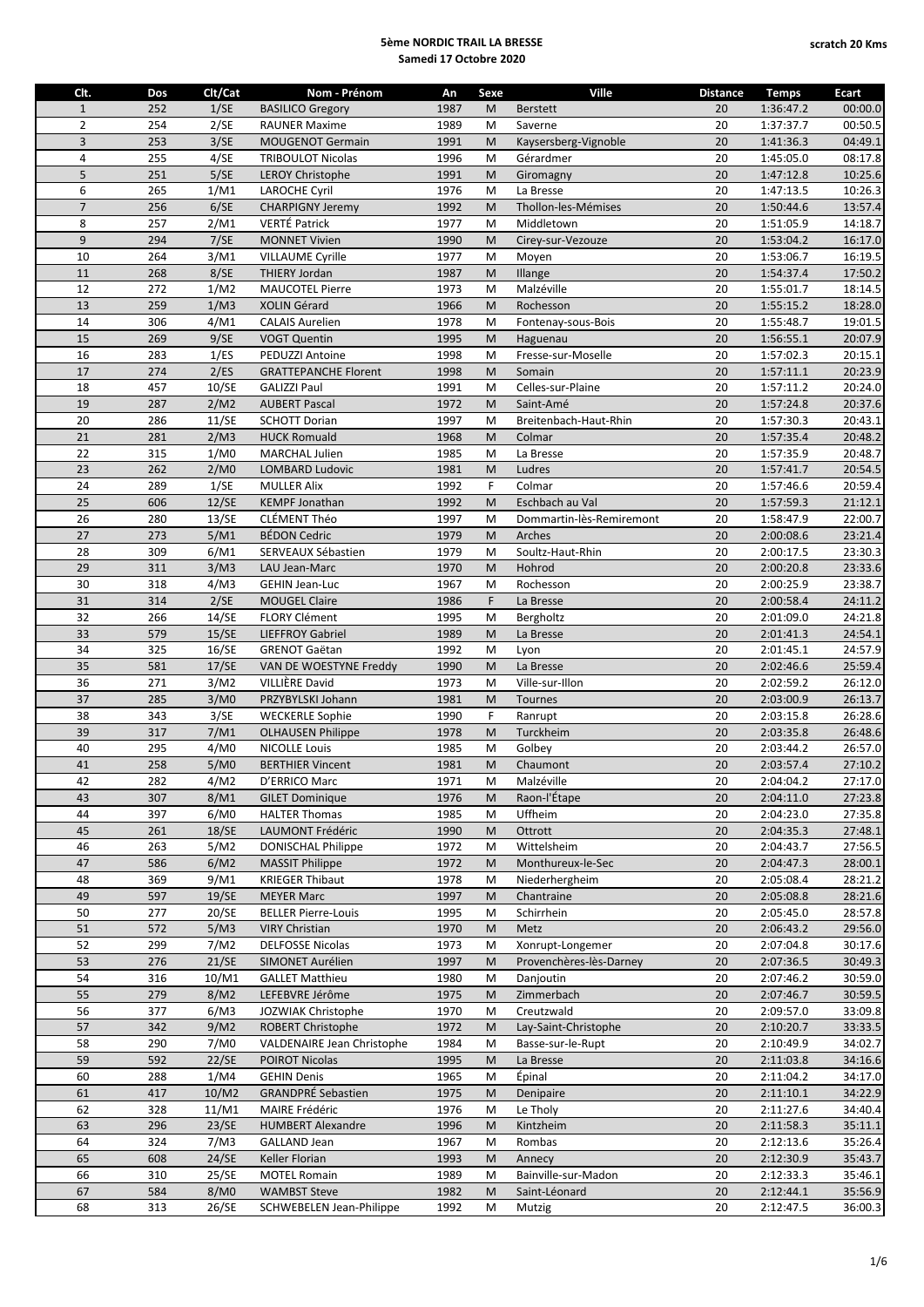| Clt. | Dos | Clt/Cat        | Nom - Prénom                                  | An   | Sexe                                                                                                       | Ville                      | <b>Distance</b> | <b>Temps</b>           | Ecart              |
|------|-----|----------------|-----------------------------------------------|------|------------------------------------------------------------------------------------------------------------|----------------------------|-----------------|------------------------|--------------------|
| 69   | 339 | 12/M1          | <b>AEBY Laurent</b>                           | 1979 | M                                                                                                          | Port-sur-Saône             | 20              | 2:12:54.8              | 36:07.6            |
| 70   | 599 | 13/M1          | AUBÉ Raynald                                  | 1980 | M                                                                                                          | Colmar                     | 20              | 2:13:07.1              | 36:19.9            |
| 71   | 363 | 9/M0           | <b>VISINE Gauthier</b>                        | 1981 | M                                                                                                          | Vathiménil                 | 20              | 2:13:34.4              | 36:47.2            |
| 72   | 320 | 27/SE          | <b>MOREAU Nicolas</b>                         | 1989 | M                                                                                                          | Gérardmer                  | 20              | 2:13:37.1              | 36:49.9            |
| 73   | 387 | 14/M1          | <b>DELWICHE Laurent</b>                       | 1978 | M                                                                                                          | La Petite-Raon             | 20              | 2:13:46.2              | 36:59.0            |
| 74   | 370 | 28/SE          | <b>ODINOT Nicolas</b>                         | 1992 | M                                                                                                          | Nancy                      | 20              | 2:14:14.9              | 37:27.7            |
| 75   | 284 | 10/M0          | <b>MILLER Thierry</b>                         | 1985 | M                                                                                                          | Thann                      | 20              | 2:14:21.4              | 37:34.2            |
| 76   | 354 | 29/SE          | JEANGEORGES Nicolas                           | 1990 | M                                                                                                          | Strassen                   | 20              | 2:14:24.7              | 37:37.5            |
| 77   | 383 | 11/M0          | <b>COLNET Alexis</b>                          | 1984 | M                                                                                                          | Flavigny-sur-Moselle       | 20              | 2:14:32.3              | 37:45.1            |
| 78   | 308 | 12/M0          | TAVARES Mickaël                               | 1982 | M                                                                                                          |                            | 20              | 2:14:43.5              | 37:56.3            |
| 79   | 321 | 30/SE          | <b>BARON Ludovic</b>                          | 1988 | M                                                                                                          | Bulgnéville                | 20              | 2:14:49.9              | 38:02.7            |
| 80   | 304 | 1/M0           | <b>BEUCHET Anais</b>                          | 1985 | F                                                                                                          | Damelevières               | 20              | 2:14:54.0              | 38:06.8            |
| 81   | 302 | 15/M1          | <b>LEUVREY Julien</b>                         | 1979 | M                                                                                                          | Sainte-Marie-en-Chanois    | 20              | 2:15:04.5              | 38:17.3            |
| 82   | 374 | 13/M0          | <b>VILLAIN Cedric</b>                         | 1981 | M                                                                                                          | Villers-lès-Nancy          | 20              | 2:15:09.7              | 38:22.5            |
| 83   | 327 | 14/M0          | <b>THOMAS Guillaume</b>                       | 1985 | M                                                                                                          | Franconville               | 20              | 2:15:12.7              | 38:25.5            |
| 84   | 333 | 2/M4           | <b>VIRY Lionel</b>                            | 1961 | M                                                                                                          | Saulxures-sur-Moselotte    | 20              | 2:15:44.0              | 38:56.8            |
| 85   | 260 | 8/M3           | <b>ZERR Laurent</b>                           | 1970 | M                                                                                                          | <b>Betschdorf</b>          | 20              | 2:15:48.5              | 39:01.3            |
| 86   | 291 | 11/M2          | SAILLEY Jean-Philippe                         | 1974 | M                                                                                                          | Fresse-sur-Moselle         | 20              | 2:16:39.6              | 39:52.4            |
| 87   | 393 | 3/ES           | ROMARY Julien                                 | 2000 | M                                                                                                          | Cornimont                  | 20              | 2:16:48.2              | 40:01.0            |
| 88   | 353 | 31/SE          | <b>FRERE Julien</b>                           | 1989 | M                                                                                                          | Épinal                     | 20              | 2:16:59.6              | 40:12.4            |
| 89   | 402 | 9/M3           | <b>MARCHAND Eric</b>                          | 1970 | M                                                                                                          | Humbauville                | 20              | 2:17:04.9              | 40:17.7            |
| 90   | 336 | 10/M3          | PERNY Gérald                                  | 1970 | M                                                                                                          | Sanchey                    | 20              | 2:17:10.8              | 40:23.6            |
| 91   | 385 | 15/M0          | <b>KELLER Sebastien</b>                       | 1984 | M                                                                                                          | Chaumousey                 | 20              | 2:17:33.6              | 40:46.4            |
| 92   | 344 | 32/SE          | <b>DAVAL Gilles</b>                           | 1987 | M                                                                                                          | Fougerolles-Saint-Valbert  | 20              | 2:17:54.4              | 41:07.2            |
| 93   | 367 | 33/SE          | <b>HAPP Jeremy</b>                            | 1996 | M                                                                                                          | Golbey                     | 20              | 2:17:57.0              | 41:09.8            |
| 94   | 368 | 34/SE          | <b>RISSER Antoine</b>                         | 1995 | M                                                                                                          | Nancy                      | 20              | 2:17:57.7              | 41:10.5            |
| 95   | 389 | 16/M0          | <b>BLONDET Laurent</b>                        | 1981 | M                                                                                                          | Gérardmer                  | 20              | 2:18:05.2              | 41:18.0            |
| 96   | 300 | 4/SE           | <b>HOFFBECK Maelle</b>                        | 1988 | F                                                                                                          | Strasbourg                 | 20              | 2:18:09.6              | 41:22.4            |
| 97   | 418 | 35/SE          | <b>RENAUDIN Alexis</b>                        | 1991 | M                                                                                                          | Strasbourg                 | 20              | 2:18:16.0              | 41:28.8            |
| 98   | 303 | 1/M5           | <b>GASS Patrick</b>                           | 1960 | M                                                                                                          | Sainte-Marguerite          | 20              | 2:18:46.4              | 41:59.2            |
| 99   | 323 | 16/M1          | <b>SOURD Nicolas</b>                          | 1978 | M                                                                                                          | Damelevières               | 20              | 2:18:47.3              | 42:00.1            |
| 100  | 319 | 12/M2          | <b>MANGEL Ludovic</b>                         | 1973 | M                                                                                                          | Cornimont                  | 20              | 2:19:23.2              | 42:36.0            |
| 101  | 358 | 17/M0          | <b>MOULIE Nicolas</b>                         | 1981 | M                                                                                                          | Bettembourg                | 20              | 2:19:45.1              | 42:57.9            |
| 102  | 360 | 36/SE          | <b>MANJARRES Angel</b>                        | 1996 | M                                                                                                          | Strasbourg                 | 20              | 2:20:10.4              | 43:23.2            |
| 103  | 357 | 37/SE          | <b>LEBAS Arthur</b>                           | 1995 | M                                                                                                          | Caen                       | 20              | 2:20:11.1              | 43:23.9            |
| 104  | 312 | 17/M1          | PIERRON Nicolas                               | 1976 | M                                                                                                          | Carlsbad                   | 20              | 2:20:39.0              | 43:51.8            |
| 105  | 429 | 38/SE          | <b>KLINGER Antoine</b>                        | 1996 | M                                                                                                          | Strasbourg                 | 20              | 2:20:44.6              | 43:57.4            |
| 106  | 362 | 39/SE          |                                               | 1990 | M                                                                                                          | Lunéville                  | 20              | 2:20:51.5              |                    |
| 107  | 411 | 18/M0          | <b>MAUPETIT Guillaume</b><br>LE PODER Yann    | 1983 | M                                                                                                          |                            | 20              |                        | 44:04.3<br>44:29.4 |
| 108  | 334 |                |                                               |      |                                                                                                            | Chanteheux                 | 20              | 2:21:16.6<br>2:21:24.9 | 44:37.7            |
| 109  | 498 | 13/M2          | <b>MULLER Denis</b>                           | 1971 | M<br>M                                                                                                     | Hayange<br>Tomblaine       | 20              |                        |                    |
| 110  | 485 | 14/M2<br>40/SE | RICHARD Sébastien<br><b>THIERRY Sébastien</b> | 1974 | $\mathsf{M}% _{T}=\mathsf{M}_{T}\!\left( a,b\right) ,\ \mathsf{M}_{T}=\mathsf{M}_{T}\!\left( a,b\right) ,$ | Saint-Sauveur              | 20              | 2:21:39.1<br>2:21:47.6 | 44:51.9<br>45:00.4 |
|      |     |                |                                               | 1990 |                                                                                                            |                            |                 |                        |                    |
| 111  | 293 | 4/ES           | <b>UHEL Clement</b>                           | 2000 | M                                                                                                          | Riantec                    | 20              | 2:22:02.2              | 45:15.0            |
| 112  | 424 | 19/M0          | <b>GAUDEL Baptiste</b>                        | 1981 | M<br>F.                                                                                                    | Plainfaing<br>Gérardmer    | 20              | 2:22:03.0              | 45:15.8            |
| 113  | 298 | 1/M1           | <b>RIBAU Alice</b>                            | 1979 |                                                                                                            |                            | 20              | 2:22:04.1              | 45:16.9            |
| 114  | 432 | 18/M1          | <b>MARCON Olivier</b>                         | 1977 | M                                                                                                          | Nancy                      | 20              | 2:22:37.7              | 45:50.5            |
| 115  | 404 | 41/SE          | <b>PINAULT Antoine</b>                        | 1994 | M                                                                                                          | Courcelles-lès-Montbéliard | 20              | 2:23:29.4              | 46:42.2            |
| 116  | 340 | 2/M5           | <b>FERRY Raymond</b>                          | 1959 | M                                                                                                          | Épinal                     | 20              | 2:23:33.9              | 46:46.7            |
| 117  | 361 | 1/M4           | <b>GRENOT Paola</b>                           | 1963 | F                                                                                                          | Gugnécourt                 | 20              | 2:24:01.7              | 47:14.5            |
| 118  | 499 | 42/SE          | <b>CHAUDEUR Mathieu</b>                       | 1986 | M                                                                                                          | Metz                       | 20              | 2:24:04.9              | 47:17.7            |
| 119  | 348 | 19/M1          | <b>THIRIET Arnaud</b>                         | 1979 | M                                                                                                          | La Bresse                  | 20              | 2:24:36.4              | 47:49.2            |
| 120  | 531 | 20/M0          | LACOUR Grégory                                | 1981 | M                                                                                                          | Raon-l'Étape               | 20              | 2:24:55.4              | 48:08.2            |
| 121  | 428 | 5/SE           | <b>BERMUDEZ Margot</b>                        | 1995 | F                                                                                                          | Haguenau                   | 20              | 2:25:03.8              | 48:16.6            |
| 122  | 390 | 21/M0          | <b>DELACOUR Sylvain</b>                       | 1982 | M                                                                                                          | Humes-Jorquenay            | 20              | 2:25:09.9              | 48:22.7            |
| 123  | 329 | 15/M2          | <b>KNOBLOCH Daniel</b>                        | 1971 | M                                                                                                          | Schleithal                 | 20              | 2:25:21.2              | 48:34.0            |
| 124  | 382 | 22/M0          | <b>PIERRET François</b>                       | 1982 | M                                                                                                          | Lampertheim                | 20              | 2:25:50.4              | 49:03.2            |
| 125  | 384 | 23/M0          | <b>SCHISSLER Olivier</b>                      | 1981 | M                                                                                                          | Lampertheim                | 20              | 2:26:01.6              | 49:14.4            |
| 126  | 448 | 16/M2          | <b>AMET François Xavier</b>                   | 1972 | M                                                                                                          | Vecoux                     | 20              | 2:26:06.1              | 49:18.9            |
| 127  | 563 | 24/M0          | <b>CARON Fabien</b>                           | 1981 | M                                                                                                          | Aubange                    | 20              | 2:26:48.8              | 50:01.6            |
| 128  | 423 | 20/M1          | <b>FRISON Sebastien</b>                       | 1980 | M                                                                                                          | Fraize                     | 20              | 2:26:58.3              | 50:11.1            |
| 129  | 337 | 11/M3          | <b>VALDENAIRE Fabien</b>                      | 1966 | M                                                                                                          | Ventron                    | 20              | 2:27:05.2              | 50:18.0            |
| 130  | 301 | 2/M1           | <b>LEUVREY Fanny</b>                          | 1979 | F                                                                                                          | Sainte-Marie-en-Chanois    | 20              | 2:27:46.5              | 50:59.3            |
| 131  | 330 | 3/M4           | <b>JEANDEL Gerard</b>                         | 1965 | M                                                                                                          | Cornimont                  | 20              | 2:27:49.2              | 51:02.0            |
| 132  | 453 | 17/M2          | <b>THIRIAT Pascal</b>                         | 1972 | M                                                                                                          | Gérardmer                  | 20              | 2:27:53.3              | 51:06.1            |
| 133  | 528 | 43/SE          | <b>FOUCAUT Clément</b>                        | 1988 | M                                                                                                          | Raon-l'Étape               | 20              | 2:28:04.9              | 51:17.7            |
| 134  | 371 | 6/SE           | <b>PETIN Pauline</b>                          | 1995 | F.                                                                                                         | Le Syndicat                | 20              | 2:28:07.9              | 51:20.7            |
| 135  | 341 | 44/SE          | MOUHOT Christopher                            | 1988 | M                                                                                                          | Remiremont                 | 20              | 2:28:17.6              | 51:30.4            |
| 136  | 332 | 4/M4           | <b>LECLERC Jean-Pierre</b>                    | 1963 | М                                                                                                          | Haroué                     | 20              | 2:28:18.5              | 51:31.3            |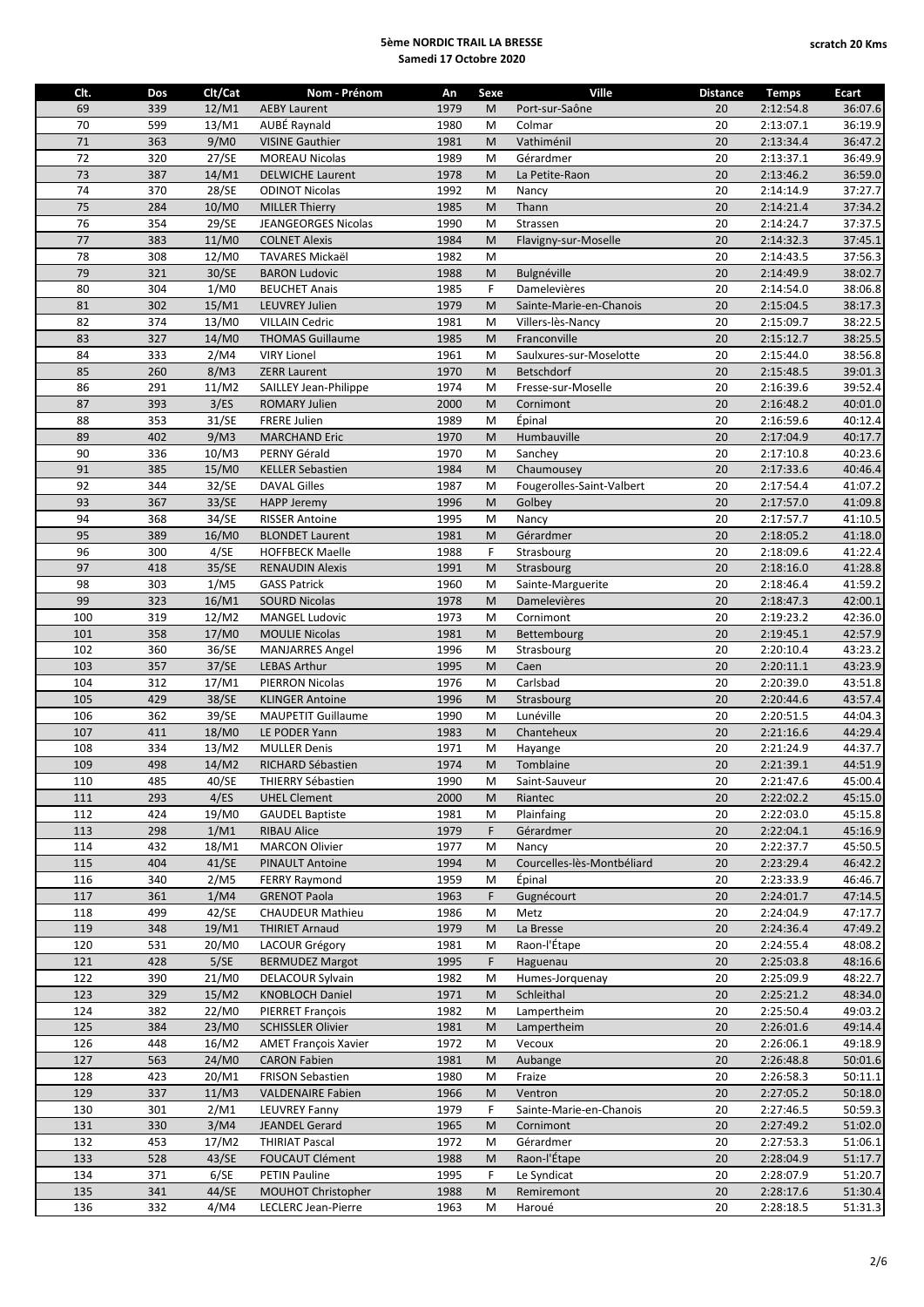| Clt. | Dos | Clt/Cat | Nom - Prénom                      | An           | Sexe | Ville                       | <b>Distance</b> | <b>Temps</b>           | Ecart     |
|------|-----|---------|-----------------------------------|--------------|------|-----------------------------|-----------------|------------------------|-----------|
| 137  | 403 | 12/M3   | <b>EGREMY Philippe</b>            | 1970         | M    | Saint-Germain               | 20              | 2:28:25.5              | 51:38.3   |
| 138  | 373 | 25/M0   | <b>FAIVRE Stephane</b>            | 1983         | M    | Le Syndicat                 | 20              | 2:28:33.5              | 51:46.3   |
| 139  | 470 | 45/SE   | <b>CHEREAU Nicolas</b>            | 1986         | M    | L'Haÿ-les-Roses             | 20              | 2:28:35.8              | 51:48.6   |
| 140  | 322 | 18/M2   | <b>MARTER Nicolas</b>             | 1972         | M    | Épinal                      | 20              | 2:28:37.0              | 51:49.8   |
| 141  | 456 | 46/SE   | <b>SARZYNSKI Marc</b>             | 1988         | M    | Delmont                     | 20              | 2:28:41.1              | 51:53.9   |
| 142  | 590 | 5/ES    | <b>FAIVRE Bastien</b>             | 2000         | M    | Strasbourg                  | 20              | 2:29:17.9              | 52:30.7   |
| 143  | 419 | 7/SE    | LANDELLE Clémence                 | 1987         | F    | Kaltenhouse                 | 20              | 2:30:06.8              | 53:19.6   |
| 144  | 467 | 3/M5    | <b>HASSENFRATZ Francois</b>       | 1956         | M    | Kourou                      | 20              | 2:30:13.3              | 53:26.1   |
| 145  | 305 | 13/M3   | <b>VOLTZ Serge</b>                | 1966         | M    | Lobsann                     | 20              | 2:30:16.9              | 53:29.7   |
| 146  | 421 | 19/M2   | <b>NOIRCLERE Gerald</b>           | 1973         | M    | Gelvecourt et Adompt        | 20              | 2:30:53.6              | 54:06.4   |
| 147  | 352 | 20/M2   | <b>SENECHAL Fabien</b>            | 1972         | M    | Sélestat                    | 20              | 2:30:54.2              | 54:07.0   |
| 148  | 434 | 4/M5    | <b>FIORELLI Jean Louis</b>        | 1956         | M    | Saulxures-sur-Moselotte     | 20              | 2:30:55.8              | 54:08.6   |
| 149  | 398 | 47/SE   | DORY Christopher                  | 1990         | M    | Lunéville                   | 20              | 2:30:56.7              | 54:09.5   |
| 150  | 375 | 2/M0    | <b>GEIGER Séverine</b>            | 1984         | F    | Soultzeren                  | 20              | 2:30:58.8              | 54:11.6   |
| 151  | 372 | 5/M5    | <b>YUNGBLUTH Alexis</b>           | 1956         | M    | Soultz-Haut-Rhin            | 20              | 2:31:00.9              | 54:13.7   |
| 152  | 297 | 3/M0    | <b>GANGLOFF Aurore</b>            |              | F    | Saverne                     | 20              | 2:31:09.0              | 54:21.8   |
| 153  | 406 | 26/M0   |                                   | 1985<br>1981 | M    |                             | 20              |                        | 54:26.8   |
| 154  | 356 | 21/M2   | <b>TROUILLET Edouard</b>          | 1974         |      | Schweighouse-sur-Moder      | 20              | 2:31:14.0<br>2:31:56.5 | 55:09.3   |
|      |     |         | <b>GUILBERT Michael</b>           |              | M    | Fransart                    |                 |                        |           |
| 155  | 412 | 48/SE   | POIROT Sebastien                  | 1987         | M    | Le Syndicat                 | 20              | 2:31:59.6              | 55:12.4   |
| 156  | 388 | 8/SE    | <b>MARCHAL Chloé</b>              | 1992         | F    | Nancy                       | 20              | 2:32:05.7              | 55:18.5   |
| 157  | 587 | 6/ES    | <b>ASCARAT Peio</b>               | 2000         | M    | Strasbourg                  | 20              | 2:32:25.8              | 55:38.6   |
| 158  | 338 | 27/M0   | <b>BOURGOINT Arnaud</b>           | 1982         | M    | Vesoul                      | 20              | 2:32:57.8              | 56:10.6   |
| 159  | 326 | 21/M1   | FERRET Frédéric                   | 1979         | M    | Menoux                      | 20              | 2:33:02.6              | 56:15.4   |
| 160  | 580 | 28/M0   | <b>BLAYO Christophe</b>           | 1983         | M    | Brunoy                      | 20              | 2:33:27.2              | 56:40.0   |
| 161  | 395 | 22/M1   | <b>MOREL Thomas</b>               | 1977         | M    | La Chapelle-devant-Bruyères | 20              | 2:33:31.4              | 56:44.2   |
| 162  | 386 | 23/M1   | <b>GERRIER Sebatien</b>           | 1978         | M    | Wihr-au-Val                 | 20              | 2:33:39.2              | 56:52.0   |
| 163  | 420 | 1/M2    | <b>GRANDEMANGE Martine</b>        | 1972         | F    | Chantraine                  | 20              | 2:33:44.6              | 56:57.4   |
| 164  | 445 | 1/M3    | <b>BROSSARD Marie-Reine</b>       | 1967         | F    | <b>Betschdorf</b>           | 20              | 2:33:53.4              | 57:06.2   |
| 165  | 391 | 9/SE    | SIMONNOT Mathilde                 | 1994         | F    | Malzéville                  | 20              | 2:33:54.8              | 57:07.6   |
| 166  | 513 | 49/SE   | RUGGERI Hugo                      | 1991         | M    | Paris                       | 20              | 2:34:08.2              | 57:21.0   |
| 167  | 379 | 24/M1   | <b>COINTIN Mickael</b>            | 1979         | M    | Chanteheux                  | 20              | 2:34:19.3              | 57:32.1   |
| 168  | 381 | 22/M2   | THOMASSET Yannick                 | 1974         | M    | Rougemont-le-Château        | 20              | 2:34:22.3              | 57:35.1   |
| 169  | 582 | 50/SE   | <b>COSSART Julien</b>             | 1991         | M    | Nomexy                      | 20              | 2:34:37.7              | 57:50.5   |
| 170  | 346 | 23/M2   | <b>MULIER Jerome</b>              | 1974         | M    | Vézelois                    | 20              | 2:34:54.7              | 58:07.5   |
| 171  | 350 | 4/M0    | <b>GERMAIN JEANPIERRE Estelle</b> | 1982         | F    | Gérardmer                   | 20              | 2:35:01.1              | 58:13.9   |
| 172  | 349 | 29/M0   | <b>GERMAIN Thierry</b>            | 1982         | M    | Gérardmer                   | 20              | 2:35:01.8              | 58:14.6   |
| 173  | 408 | 5/M4    | HASSANI Othman                    | 1963         | M    | Essey-lès-Nancy             | 20              | 2:35:37.2              | 58:50.0   |
| 174  | 454 | 14/M3   | <b>WAGNER Alain</b>               | 1970         | M    | Cornimont                   | 20              | 2:35:55.5              | 59:08.3   |
| 175  | 378 | 25/M1   | <b>CARPENTIER Denis</b>           | 1976         | M    | Lobsann                     | 20              | 2:36:15.3              | 59:28.1   |
| 176  | 589 | 51/SE   | <b>HANTZ Mathieu</b>              | 1989         | M    | La Bresse                   | 20              | 2:36:16.2              | 59:29.0   |
| 177  | 458 | 2/M2    | <b>BADONNEL Sandrine</b>          | 1974         | F    | Épinal                      | 20              | 2:36:26.6              | 59:39.4   |
| 178  | 451 | 2/M3    | <b>BRUNETTI Lydia</b>             | 1969         | F    | Reichsfeld                  | $\overline{20}$ | 2:36:27.6              | 59:40.4   |
| 179  | 347 | 24/M2   | <b>MANSUY David</b>               | 1973         | M    | Gancourt-Saint-Étienne      | 20              | 2:36:30.9              | 59:43.7   |
|      |     |         |                                   |              |      |                             |                 | 2:37:47.7              | 1:01:00.5 |
| 180  | 541 | 52/SE   | <b>SIGRIST Pierre</b>             | 1989         | M    | Colmar                      | 20              |                        |           |
| 181  | 450 | 26/M1   | <b>DRUART Yann</b>                | 1978         | M    | La Bresse                   | 20              | 2:37:53.5              | 1:01:06.3 |
| 182  | 594 | 15/M3   | <b>MOREL Patrick</b>              | 1966         | M    | Les Forges                  | 20              | 2:37:55.7              | 1:01:08.5 |
| 183  | 430 | 53/SE   | <b>MERTZ Martin</b>               | 1995         | M    | Scharrachbergheim-Irmstett  | 20              | 2:38:18.5              | 1:01:31.3 |
| 184  | 409 | 10/SE   | <b>STIRE Sidonie</b>              | 1991         | F    | Metz                        | 20              | 2:38:23.7              | 1:01:36.5 |
| 185  | 502 | 27/M1   | <b>JACQUOT Ludovic</b>            | 1980         | M    | Fraize                      | 20              | 2:38:27.9              | 1:01:40.7 |
| 186  | 359 | 25/M2   | <b>GRANDEMANGE Franck</b>         | 1973         | M    | Oberschaeffolsheim          | 20              | 2:39:05.5              | 1:02:18.3 |
| 187  | 405 | 54/SE   | DUBOIS Jérémy                     | 1986         | M    | Saulcy-sur-Meurthe          | 20              | 2:39:46.8              | 1:02:59.6 |
| 188  | 392 | 28/M1   | <b>COLLET Arnaud</b>              | 1978         | M    | Malzéville                  | 20              | 2:39:49.6              | 1:03:02.4 |
| 189  | 486 | 55/SE   | <b>CHOLLEY Thomas</b>             | 1987         | M    | Rans                        | 20              | 2:40:08.3              | 1:03:21.1 |
| 190  | 335 | 26/M2   | <b>GOMEZ Grégory</b>              | 1973         | M    | Chamarandes-Choignes        | 20              | 2:40:16.3              | 1:03:29.1 |
| 191  | 396 | 16/M3   | <b>CANDAU Dominique</b>           | 1968         | M    | Rambervillers               | 20              | 2:40:24.9              | 1:03:37.7 |
| 192  | 600 | 6/M5    | <b>MASSON Andre</b>               | 1956         | M    | La Bresse                   | 20              | 2:40:27.0              | 1:03:39.8 |
| 193  | 506 | 30/M0   | <b>VIERSET Martin</b>             | 1985         | M    | Esneux                      | 20              | 2:40:43.0              | 1:03:55.8 |
| 194  | 565 | 56/SE   | <b>WAGNER Steve</b>               | 1994         | M    | Sainte-Savine               | 20              | 2:40:43.1              | 1:03:55.9 |
| 195  | 292 | 31/M0   | <b>CAPLAN Kévin</b>               | 1984         | M    | Éloyes                      | 20              | 2:40:59.5              | 1:04:12.3 |
| 196  | 407 | 11/SE   | KIPPELEN Julia                    | 1992         | F    | Mutzig                      | 20              | 2:41:01.1              | 1:04:13.9 |
| 197  | 567 | 17/M3   | <b>ARNOULD Jean François</b>      | 1967         | M    |                             | 20              | 2:41:13.1              | 1:04:25.9 |
| 198  | 394 | 6/M4    | <b>ROUHIER Eric</b>               | 1963         | M    | <b>Deyvillers</b>           | 20              | 2:41:42.6              | 1:04:55.4 |
| 199  | 476 | 12/SE   | <b>CAEL Chloé</b>                 | 1993         | F    | Sapois                      | 20              | 2:42:00.0              | 1:05:12.8 |
| 200  | 603 | 57/SE   | FEITH Julien                      | 1991         | M    | Gandrange                   | 20              | 2:42:18.9              | 1:05:31.7 |
| 201  | 443 | 13/SE   | PRINZ Tiffany                     | 1995         | F    | Sélestat                    | 20              | 2:43:24.4              | 1:06:37.2 |
| 202  | 444 | 58/SE   | <b>GILLE Benjamin</b>             | 1994         | M    | Sélestat                    | 20              | 2:43:25.2              | 1:06:38.0 |
| 203  | 573 | 27/M2   | <b>FORT Nicolas</b>               | 1972         | M    | Heillecourt                 | 20              | 2:43:38.5              | 1:06:51.3 |
| 204  | 522 | 28/M2   | <b>JOURDAIN David</b>             | 1971         | М    | Chaligny                    | 20              | 2:43:47.6              | 1:07:00.4 |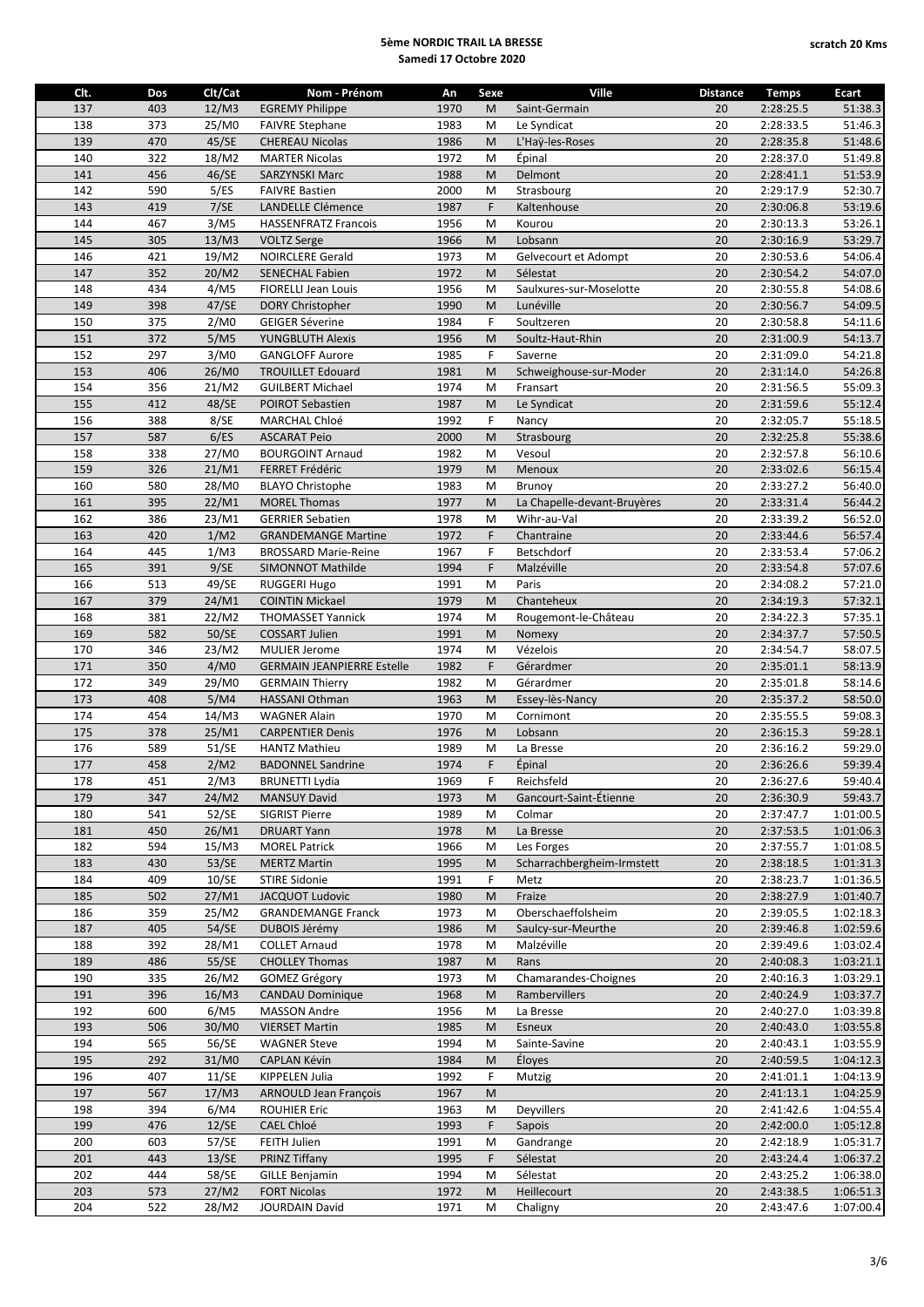| Clt. | Dos | Clt/Cat | Nom - Prénom                | An   | Sexe                                                                                                       | Ville                   | <b>Distance</b> | <b>Temps</b> | Ecart     |
|------|-----|---------|-----------------------------|------|------------------------------------------------------------------------------------------------------------|-------------------------|-----------------|--------------|-----------|
| 205  | 435 | 7/M4    | <b>BANA Hervé</b>           | 1965 | M                                                                                                          | Art-sur-Meurthe         | 20              | 2:43:54.2    | 1:07:07.0 |
| 206  | 455 | 29/M2   | <b>BONNIN Yannick</b>       | 1974 | M                                                                                                          | Fegersheim              | 20              | 2:43:55.9    | 1:07:08.7 |
| 207  | 422 | 5/M0    | <b>COLLOT Laetitia</b>      | 1982 | F                                                                                                          | Les Forges              | 20              | 2:44:03.1    | 1:07:15.9 |
| 208  | 351 | 18/M3   | <b>CLERC Jean Pierre</b>    | 1969 | M                                                                                                          | La Vancelle             | 20              | 2:44:16.9    | 1:07:29.7 |
| 209  | 545 | 3/M1    | <b>KRIEGER Marion</b>       | 1979 | F                                                                                                          | Niederhergheim          | 20              | 2:44:52.0    | 1:08:04.8 |
| 210  | 452 | 8/M4    | <b>HEUMANN Carmelo</b>      | 1961 | M                                                                                                          | Turckheim               | 20              | 2:45:02.6    | 1:08:15.4 |
| 211  | 493 | 59/SE   | PERRY Hippolyte             | 1993 | M                                                                                                          | Gigney                  | 20              | 2:45:49.7    | 1:09:02.5 |
| 212  | 484 | 7/M5    | PIERRAT Jean-Paul           | 1958 | M                                                                                                          | Saint-Amé               | 20              | 2:46:13.2    | 1:09:26.0 |
| 213  | 575 | 1/ES    | RICHARD Lea                 | 1998 | F                                                                                                          | Vagney                  | 20              | 2:46:25.6    | 1:09:38.4 |
| 214  | 442 | 14/SE   | PIERRAT Noémie              | 1997 | F                                                                                                          | Capavenir Vosges        | 20              | 2:46:34.9    | 1:09:47.7 |
| 215  | 437 | 3/M2    | LOGEL Sylvie                | 1973 | F                                                                                                          | Merkwiller-Pechelbronn  | 20              | 2:46:57.5    | 1:10:10.3 |
| 216  | 364 | 4/M1    | <b>HAAG Jean Christophe</b> | 1978 | F                                                                                                          | Fontenoy-sur-Moselle    | 20              | 2:47:06.3    | 1:10:19.1 |
| 217  | 604 | 30/M2   | <b>BERNARD Sebastien</b>    | 1972 | M                                                                                                          | Fremenil                | 20              | 2:48:02.3    | 1:11:15.1 |
| 218  | 483 | 15/SE   | PIERRAT Anne-Carine         | 1993 | F                                                                                                          | Saint-Amé               | 20              | 2:48:07.2    | 1:11:20.0 |
| 219  | 426 | 5/M1    | <b>HERPIERRE Sonia</b>      | 1978 | F                                                                                                          | Saint-Nabord            | 20              | 2:48:08.6    | 1:11:21.4 |
| 220  | 427 | 31/M2   | <b>HERPIERRE Sylvain</b>    | 1975 | M                                                                                                          | Saint-Nabord            | 20              | 2:48:09.2    | 1:11:22.0 |
| 221  | 416 | 6/M0    | <b>MARIANACCI Sandra</b>    | 1982 | $\mathsf F$                                                                                                | <b>Bousse</b>           | 20              | 2:48:24.3    | 1:11:37.1 |
| 222  | 447 | 6/M1    | <b>LINCKS Laurence</b>      | 1976 | F                                                                                                          | Sélestat                | 20              | 2:48:32.1    | 1:11:44.9 |
| 223  | 593 | 8/M5    |                             | 1959 | M                                                                                                          |                         | 20              |              | 1:12:06.9 |
|      |     |         | <b>DUCHENE Thierry</b>      |      |                                                                                                            | Saint Amé               |                 | 2:48:54.1    |           |
| 224  | 414 | 4/M2    | <b>FONCIN Sandrine</b>      | 1975 | F                                                                                                          | Gandrange               | 20              | 2:49:34.6    | 1:12:47.4 |
| 224  | 415 | 29/M1   | <b>GUILLAUME Fabien</b>     | 1976 | M                                                                                                          | Rombas                  | 20              | 2:49:34.6    | 1:12:47.4 |
| 226  | 521 | 5/M2    | JOURDAIN Catherine          | 1975 | F                                                                                                          | Chaligny                | 20              | 2:49:38.1    | 1:12:50.9 |
| 227  | 480 | 19/M3   | RICHARD Stéphane            | 1967 | M                                                                                                          | Delémont                | 20              | 2:50:25.6    | 1:13:38.4 |
| 228  | 500 | 2/ES    | <b>VILLEMIN Romane</b>      | 1998 | F                                                                                                          | Remiremont              | 20              | 2:50:33.8    | 1:13:46.6 |
| 229  | 526 | 20/M3   | <b>GUERRA Pascal</b>        | 1970 | M                                                                                                          | Mulhouse                | 20              | 2:50:35.9    | 1:13:48.7 |
| 230  | 482 | 7/M0    | <b>PIERREL Emeline</b>      | 1982 | F                                                                                                          | Passy                   | 20              | 2:50:46.1    | 1:13:58.9 |
| 231  | 461 | 16/SE   | <b>DONADINI Marine</b>      | 1988 | F                                                                                                          | Thiaville-sur-Meurthe   | 20              | 2:51:12.8    | 1:14:25.6 |
| 232  | 469 | 60/SE   | <b>SAINTOT Maxime</b>       | 1993 | M                                                                                                          | <b>Brillion</b>         | 20              | 2:51:24.6    | 1:14:37.4 |
| 233  | 496 | 21/M3   | <b>CROUVEZIER Lionel</b>    | 1966 | M                                                                                                          | Hope                    | 20              | 2:51:48.5    | 1:15:01.3 |
| 234  | 436 | 8/M0    | <b>BABEL Chloé</b>          | 1983 | F                                                                                                          | Saint-Dié-des-Vosges    | 20              | 2:52:45.4    | 1:15:58.2 |
| 235  | 401 | 32/M2   | <b>SAHLI Acène</b>          | 1973 | M                                                                                                          | Uxegney                 | 20              | 2:52:55.1    | 1:16:07.9 |
| 236  | 479 | 17/SE   | PHEULPIN Sophie             | 1988 | F                                                                                                          | Ivry-sur-Seine          | 20              | 2:54:20.6    | 1:17:33.4 |
| 237  | 501 | 33/M2   | <b>GERARD Stanislas</b>     | 1972 | M                                                                                                          | Épinal                  | 20              | 2:54:36.4    | 1:17:49.2 |
| 238  | 490 | 22/M3   | CAO Henri                   | 1968 | M                                                                                                          | Nancy                   | 20              | 2:54:38.6    | 1:17:51.4 |
| 239  | 400 | 3/M3    | <b>SAHLI Abiba</b>          | 1970 | F                                                                                                          | Golbey                  | 20              | 2:54:55.9    | 1:18:08.7 |
| 240  | 331 | 9/M4    | <b>CLANCHE Philippe</b>     | 1964 | M                                                                                                          | Raon-l'Étape            | 20              | 2:54:56.8    | 1:18:09.6 |
| 241  | 533 | 7/M1    | ARSON Stéphanie             | 1979 | F                                                                                                          | Blainville-sur-l'Eau    | 20              | 2:55:13.4    | 1:18:26.2 |
| 242  | 441 | 18/SE   | ADAM Raphaëlle              | 1990 | F                                                                                                          | Essey-lès-Nancy         | 20              | 2:56:08.7    | 1:19:21.5 |
| 243  | 474 | 23/M3   | POCARD Philippe             | 1968 | M                                                                                                          | Cornimont               | 20              | 2:56:56.2    | 1:20:09.0 |
| 243  | 475 | 19/SE   | <b>POCARD Marion</b>        | 1995 | F                                                                                                          | Cornimont               | 20              | 2:56:56.2    | 1:20:09.0 |
| 245  | 507 | 9/M0    | LABBÉE Vanessa              | 1985 | F                                                                                                          | Les Essarts-lès-Sézanne | 20              | 2:57:15.5    | 1:20:28.3 |
| 246  | 366 | 34/M2   | <b>BENABID Hakim</b>        | 1971 | $\mathsf{M}% _{T}=\mathsf{M}_{T}\!\left( a,b\right) ,\ \mathsf{M}_{T}=\mathsf{M}_{T}\!\left( a,b\right) ,$ | Plainfaing              | 20              | 2:57:19.6    | 1:20:32.4 |
| 247  | 425 | 61/SE   | <b>BEDO Dimitri</b>         | 1995 | M                                                                                                          | Strasbourg              | 20              | 2:57:29.3    | 1:20:42.1 |
| 248  | 570 | 20/SE   | <b>BLANC Mélissa</b>        | 1997 | F                                                                                                          | Lugan                   | 20              | 2:58:08.5    | 1:21:21.3 |
| 249  | 520 | 62/SE   | <b>TETART Julien</b>        | 1991 | M                                                                                                          | Metz                    | 20              | 2:58:12.4    | 1:21:25.2 |
| 250  | 519 | 63/SE   | <b>TETART Olivier</b>       | 1989 | M                                                                                                          | Villing                 | 20              | 2:58:27.5    | 1:21:40.3 |
| 251  | 433 | 24/M3   | <b>EME Sylvain</b>          | 1967 | M                                                                                                          | Montfaucon              | 20              | 2:58:41.2    | 1:21:54.0 |
| 252  | 481 | 2/M4    | <b>TENCONI Florence</b>     | 1963 | F                                                                                                          | Villiers-en-Lieu        | 20              | 2:58:46.8    | 1:21:59.6 |
| 253  | 574 | 1/M6    | POIROT Christian            | 1954 | M                                                                                                          | La Bresse               | 20              | 2:58:56.2    | 1:22:09.0 |
| 254  | 471 | 10/M0   | PERREAUT Elodie             | 1984 | F                                                                                                          | Oberhausbergen          | 20              | 2:59:18.0    | 1:22:30.8 |
| 255  | 571 | 64/SE   | <b>HILS Alexandre</b>       | 1990 | M                                                                                                          | Charmes                 | 20              | 2:59:29.0    | 1:22:41.8 |
| 256  | 460 | 8/M1    | <b>CONRAD Fabienne</b>      | 1980 | F                                                                                                          | Le Russev               | 20              | 2:59:29.8    | 1:22:42.6 |
|      |     |         |                             |      |                                                                                                            | Les Forges              |                 | 3:00:22.8    |           |
| 257  | 536 | 35/M2   | <b>THOMAS Romain</b>        | 1975 | M                                                                                                          |                         | 20              |              | 1:23:35.6 |
| 258  | 449 | 6/M2    | VOLTZ Joel                  | 1973 | F                                                                                                          | Schœnenbourg            | 20              | 3:00:40.0    | 1:23:52.8 |
| 259  | 538 | 4/M3    | <b>CHAPUIS Patricia</b>     | 1968 | F                                                                                                          | Le Syndicat             | 20              | 3:00:55.0    | 1:24:07.8 |
| 260  | 515 | 65/SE   | KARL Jean-François          | 1989 | M                                                                                                          | Cleurie                 | 20              | 3:01:22.4    | 1:24:35.2 |
| 261  | 605 | 9/M5    | <b>BEASIN Eric</b>          | 1959 | M                                                                                                          | Dommartin Les Rt        | 20              | 3:01:25.0    | 1:24:37.8 |
| 262  | 512 | 10/M5   | <b>MAILLARD Daniel</b>      | 1959 | M                                                                                                          | Dolancourt              | 20              | 3:01:48.5    | 1:25:01.3 |
| 263  | 410 | 32/M0   | PIGACHE Alexandre           | 1984 | M                                                                                                          | Liverdun                | 20              | 3:02:17.8    | 1:25:30.6 |
| 264  | 588 | 7/M2    | <b>LECLAIRE Corinne</b>     | 1972 | F                                                                                                          | Badonviller             | 20              | 3:02:37.6    | 1:25:50.4 |
| 265  | 489 | 8/M2    | MOREIRA Linda               | 1973 | F                                                                                                          | Saulxures-sur-Moselotte | 20              | 3:02:47.3    | 1:26:00.1 |
| 266  | 539 | 21/SE   | <b>HECKER Myrtille</b>      | 1988 | F                                                                                                          | Le Syndicat             | 20              | 3:02:55.0    | 1:26:07.8 |
| 267  | 275 | 30/M1   | <b>WALLA Meheza</b>         | 1978 | M                                                                                                          | Forbach                 | 20              | 3:04:31.1    | 1:27:43.9 |
| 268  | 504 | 9/M1    | <b>CARRÉ Marie-Caroline</b> | 1980 | F                                                                                                          | Aiglemont               | 20              | 3:04:54.0    | 1:28:06.8 |
| 269  | 462 | 3/M4    | <b>KERVIEL Catherine</b>    | 1965 | F                                                                                                          | Nancy                   | 20              | 3:05:36.5    | 1:28:49.3 |
| 270  | 463 | 25/M3   | L'HOTE Michel               | 1966 | M                                                                                                          | Vandœuvre-lès-Nancy     | 20              | 3:05:38.4    | 1:28:51.2 |
| 271  | 464 | 26/M3   | MATHIEU Jérôme              | 1966 | M                                                                                                          | Nancy                   | 20              | 3:05:39.3    | 1:28:52.1 |
| 272  | 544 | 22/SE   | <b>KOHLER Sandy</b>         | 1991 | F.                                                                                                         | Épinal                  | 20              | 3:05:47.4    | 1:29:00.2 |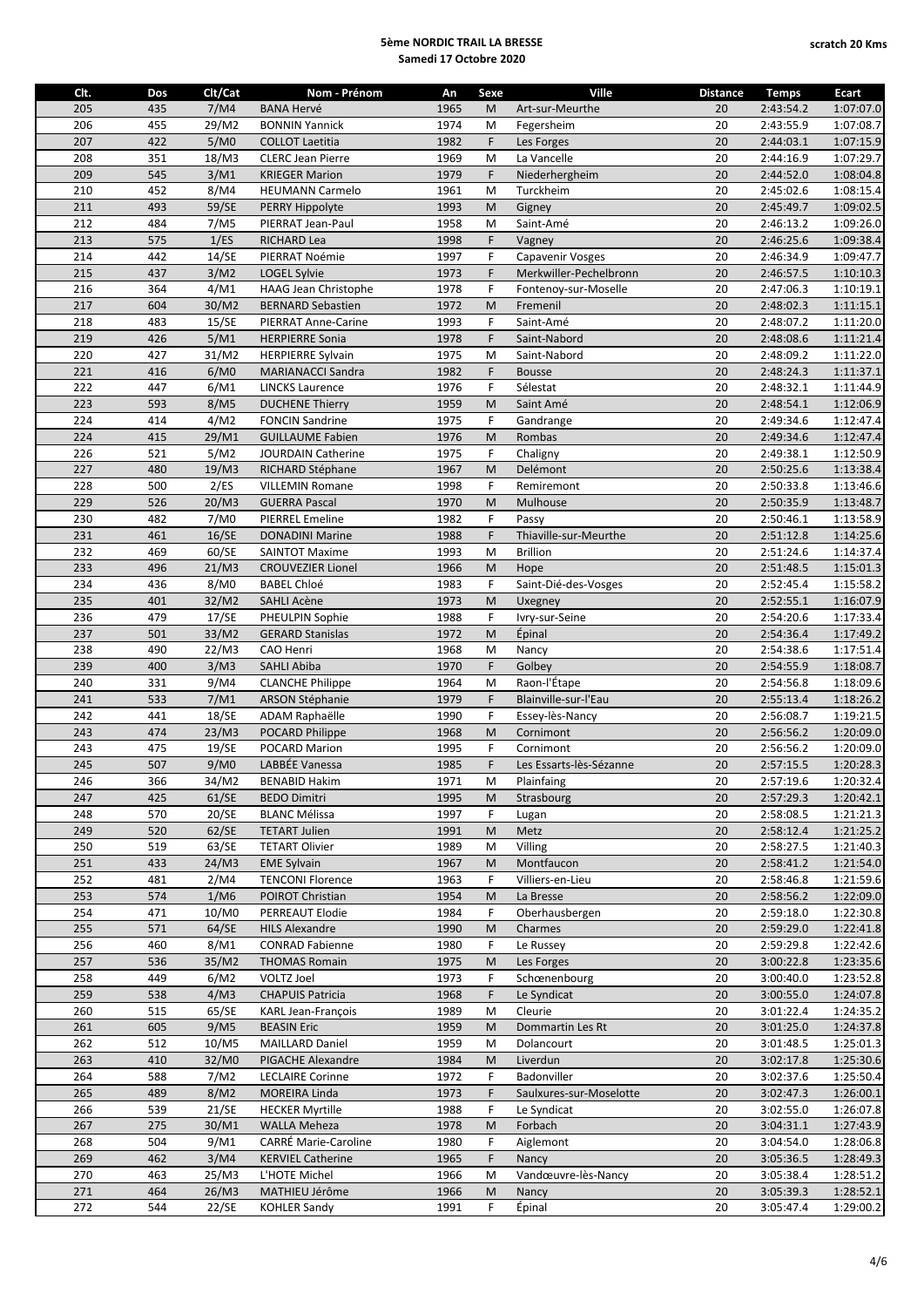| Clt.                | Dos | Clt/Cat         | Nom - Prénom                  | An   | Sexe        | Ville                   | <b>Distance</b> | <b>Temps</b> | Ecart     |
|---------------------|-----|-----------------|-------------------------------|------|-------------|-------------------------|-----------------|--------------|-----------|
| 273                 | 525 | 5/M3            | <b>MARCHAL Christine</b>      | 1966 | F           | Couvrot                 | 20              | 3:05:48.2    | 1:29:01.0 |
| 274                 | 503 | 31/M1           | LIGER Noé                     | 1977 | M           | Épinal                  | 20              | 3:05:52.5    | 1:29:05.3 |
| 275                 | 546 | 66/SE           | <b>BOITARD Thomas</b>         | 1987 | M           | Remiremont              | 20              | 3:06:38.5    | 1:29:51.3 |
| 276                 | 548 | 67/SE           | DIDIER Jérôme                 | 1992 | M           | Passavant-la-Rochère    | 20              | 3:06:41.5    | 1:29:54.3 |
| 277                 | 477 | 33/M0           | <b>ZENNER Michel</b>          | 1981 | M           | Kœnigsmacker            | 20              | 3:06:45.2    | 1:29:58.0 |
| 277                 | 478 | 11/M0           | ZENNER Jenny                  | 1983 | F           | Kœnigsmacker            | 20              | 3:06:45.2    | 1:29:58.0 |
| 279                 | 505 | 12/M0           | <b>BOBAN Amélie</b>           | 1983 | F           | La Bresse               | 20              | 3:09:09.6    | 1:32:22.4 |
| 280                 | 495 | 13/M0           | REINSON Céline                | 1985 | $\mathsf F$ | Virecourt               | 20              | 3:09:52.9    | 1:33:05.7 |
| 281                 | 494 | 32/M1           | <b>MUSSIER Julien</b>         | 1980 | M           | Épinal                  | 20              | 3:09:53.4    | 1:33:06.2 |
| 282                 | 532 | 14/M0           | <b>SPENNER Aude</b>           | 1982 | F           | Gérardmer               | 20              | 3:10:12.8    | 1:33:25.6 |
| 283                 | 380 | 34/M0           | <b>BLESS Patrice</b>          | 1981 | M           | Macheren                | 20              | 3:10:36.9    | 1:33:49.7 |
| 284                 | 530 | 1/M5            | <b>FIORELLI Christine</b>     | 1956 | F           | Saulxures-sur-Moselotte | 20              | 3:10:41.1    | 1:33:53.9 |
| 285                 | 468 | 68/SE           | <b>COUVE Loic</b>             | 1989 | M           | Autrey                  | 20              | 3:10:53.4    | 1:34:06.2 |
| 286                 | 487 | 10/M1           | DIDIERLAURENT Veronique       | 1976 | F           | Rochesson               | 20              | 3:12:15.5    | 1:35:28.3 |
| 287                 | 568 | 23/SE           | PIERRON Cécile                | 1995 | F           | Saint-Dié-des-Vosges    | 20              | 3:12:18.7    | 1:35:31.5 |
| 288                 | 524 | 9/M2            | <b>GUERBER Sandrine</b>       | 1973 | $\mathsf F$ | Rosières-aux-Salines    | 20              | 3:12:50.2    | 1:36:03.0 |
| 289                 | 523 | 15/M0           | <b>BRIOSO Pascaline</b>       | 1983 | $\mathsf F$ | Chaligny                | 20              | 3:13:01.9    | 1:36:14.7 |
| 290                 | 543 | 11/M1           | <b>CARTE Cindy</b>            | 1980 | $\mathsf F$ | Troyes                  | 20              | 3:13:10.4    | 1:36:23.2 |
| 291                 | 595 | 4/M4            | <b>MAURE Marie-Agnes</b>      | 1964 | F           | Xonrupt-Longemer        | 20              | 3:13:54.7    | 1:37:07.5 |
| 292                 | 556 | 16/M0           | <b>SIBILLE Emilie</b>         | 1981 | F           | Uxegney                 | 20              | 3:14:54.9    | 1:38:07.7 |
| 293                 | 508 | 24/SE           | <b>GOUAT Audrey</b>           | 1992 | F           | Arlon                   | 20              | 3:16:39.4    | 1:39:52.2 |
| 294                 | 509 | 69/SE           | <b>LESSUISE Laurent</b>       | 1990 | M           | Arlon                   | 20              | 3:16:40.0    | 1:39:52.8 |
| 295                 | 514 | 36/M2           | <b>TEIXEIRA Arnaud</b>        | 1973 | M           | Uxegney                 | 20              | 3:16:58.6    | 1:40:11.4 |
| 296                 | 598 | 25/SE           | <b>GERMAIN Laetitia</b>       | 1988 | F           | Le Tholy                | 20              | 3:17:07.8    | 1:40:20.6 |
| 297                 | 439 | 27/M3           | LEREGLE Jean-Luc              | 1966 | M           | Chamesol                | 20              | 3:17:36.9    | 1:40:49.7 |
| 298                 | 602 | 5/M4            | <b>CLEMENT Christine</b>      | 1962 | F           | Tendon                  | 20              | 3:19:34.7    | 1:42:47.5 |
| 299                 | 542 | 26/SE           | POIROT Noémie                 | 1989 | F           | La Bresse               | 20              | 3:19:44.6    | 1:42:57.4 |
| 300                 | 365 | 17/M0           | JOLY Delphine                 | 1984 | F           | Fontenoy-sur-Moselle    | 20              | 3:20:12.5    | 1:43:25.3 |
| 301                 | 472 | 18/M0           | <b>ANDRE Ludivine</b>         | 1985 | F           | Raon-aux-Bois           | 20              | 3:21:43.0    | 1:44:55.8 |
| 302                 | 473 | 27/SE           | <b>GORNET Ermeline</b>        | 1990 | F           | Jeuxey                  | 20              | 3:21:43.7    | 1:44:56.5 |
| 303                 | 465 | 35/M0           | STUTTGEN Cédric               | 1981 | M           | Hoenheim                | 20              | 3:21:53.6    | 1:45:06.4 |
| 304                 | 488 | 2/M6            | <b>HADDADI Gérard</b>         | 1951 | M           | Ramonchamp              | 20              | 3:23:07.0    | 1:46:19.8 |
| 305                 | 446 | 10/M4           | <b>BROSSARD Laurent</b>       | 1961 | M           | Betschdorf              | 20              | 3:24:21.6    | 1:47:34.4 |
| 306                 | 529 | 28/SE           | <b>COUDERT Ariane</b>         | 1988 | F           | Éloyes                  | 20              | 3:25:38.0    | 1:48:50.8 |
| 307                 | 459 | 37/M2           | <b>CONRAD Patrick</b>         | 1973 | M           | Le Russey               | 20              | 3:25:45.9    | 1:48:58.7 |
| 308                 | 549 | 7/ES            | <b>ANGENAULT Alex</b>         | 1998 | M           | Épinal                  | 20              | 3:26:31.2    | 1:49:44.0 |
| 309                 | 492 | 36/M0           | <b>CORNU Gael</b>             | 1983 | M           | Vy-lès-Filain           | 20              | 3:27:08.8    | 1:50:21.6 |
| 310                 | 440 | 10/M2           | <b>LEREGLE Mireille</b>       | 1972 | F           | Chamesol                | 20              | 3:27:45.0    | 1:50:57.8 |
| 311                 | 438 | 38/M2           | <b>LOGEL Mathieu</b>          | 1971 | M           | Merkwiller-Pechelbronn  | 20              | 3:27:49.9    | 1:51:02.7 |
| 312                 | 516 | 3/ES            | PIDALA Anastasia              | 2000 | $\mathsf F$ | Wittelsheim             | 20              | 3:28:08.9    | 1:51:21.7 |
| 313                 | 535 | 29/SE           | <b>THIEBAUT Justine</b>       | 1994 | F           | Paris                   | 20              | 3:32:48.5    | 1:56:01.3 |
| 314                 | 517 | 19/M0           | <b>COLIN Clémence</b>         | 1985 | $\mathsf F$ | Archettes               | $\overline{20}$ | 3:34:15.2    | 1:57:28.0 |
| 315                 | 518 | 20/M0           | <b>GRANDJEAN Magali</b>       | 1983 | F.          | Girancourt              | 20              | 3:34:16.1    | 1:57:28.9 |
| 316                 | 576 | 39/M2           | <b>VINCENT Mougel</b>         | 1973 | M           | Sepvigny                | 20              | 3:35:55.9    | 1:59:08.7 |
| 317                 | 491 | 12/M1           | <b>ALIOT Céline</b>           | 1979 | F           | Wittelsheim             | 20              | 3:38:45.6    | 2:01:58.4 |
| 318                 | 497 | 40/M2           | <b>ALIOT Fabien</b>           | 1972 | M           | Rixheim                 | 20              | 3:38:46.4    | 2:01:59.2 |
| 319                 | 527 | 11/M2           | <b>AMET Stephanie</b>         | 1974 | F           | Vecoux                  | 20              | 3:40:05.9    | 2:03:18.7 |
| 320                 | 466 | 33/M1           | KOWALSKI Eddy                 | 1980 | M           | Gérardmer               | 20              | 3:43:16.4    | 2:06:29.2 |
| 321                 | 510 | 12/M2           | ROUSSEL Celine                | 1973 | F           | Sepvigny                | 20              | 3:56:59.1    | 2:20:11.9 |
| 322                 | 607 | 2/M5            | <b>MAITRE Marie Annick</b>    | 1957 | F           | Cumieres                | 20              | 3:57:02.9    | 2:20:15.7 |
| 323                 | 540 | 6/M4            | <b>BONNENFANT Isabelle</b>    | 1963 | F           | <b>Cumieres</b>         | 20              | 3:59:02.2    | 2:22:15.0 |
| 324                 | 550 | 21/M0           | ALFONSO Aurélie               | 1982 | F           | Saint-Jean-sur-Moivre   | 20              | 4:02:00.5    | 2:25:13.3 |
| 325                 | 601 | 28/M3           | <b>FRUMHOLTZ Rene</b>         | 1969 | M           | Breindenbach            | 20              | 4:13:11.5    | 2:36:24.3 |
| 326                 | 547 | 70/SE           | <b>CHIPOT Clement</b>         | 1997 | M           | Vagney                  | 20              | 4:35:52.4    | 2:59:05.2 |
| <b>ABANDONS (3)</b> |     |                 |                               |      |             |                         |                 |              |           |
|                     | 278 | /SE             | <b>COLLIN Jean-Charles</b>    | 1988 | M           | Fontaine-lès-Dijon      | 20              | Abd          |           |
|                     | 534 | /ES             | <b>ROBERT Mathilde</b>        | 1998 | F           | Ferdrupt                | 20              | Abd          |           |
|                     | 578 | /SE             | POIROT Thomas                 | 1993 | M           | La Bresse               | 20              | Abd          |           |
| ABSENTS (28)        |     |                 |                               |      |             |                         |                 |              |           |
|                     | 270 | /SE             | PAPE Renan                    | 1986 | M           | Freiburg im Breisgau    | 20              | Abs          |           |
|                     | 345 | /SE             | <b>VINCENT Thibault</b>       | 1989 | M           | Rupt-sur-Moselle        | 20              | Abs          |           |
|                     | 355 | /M0             | <b>ZILLIOX Francois</b>       | 1981 | M           | Zimmerbach              | 20              | Abs          |           |
|                     | 376 | /M5             | <b>LORANG Dominique</b>       | 1957 | M           | Nancy                   | 20              | Abs          |           |
|                     | 399 | /M1             | <b>BOURDIER Thomas</b>        | 1978 | M           | Thiéfosse               | 20              | Abs          |           |
|                     | 413 | /M <sub>0</sub> | <b>BARROIS Stephanie</b>      | 1984 | F           | Ramerupt                | 20              | Abs          |           |
|                     | 431 | /M2             | <b>WELSCH Benoit</b>          | 1974 | M           | Walscheid               | 20              | Abs          |           |
|                     | 511 | /M <sub>0</sub> | PERET Julien                  | 1983 | M           | Denver                  | 20              | Abs          |           |
|                     | 537 | /M <sub>0</sub> | <b>TOUSSAINT Jean-Charles</b> | 1982 | M           | La Bresse               | 20              | Abs          |           |